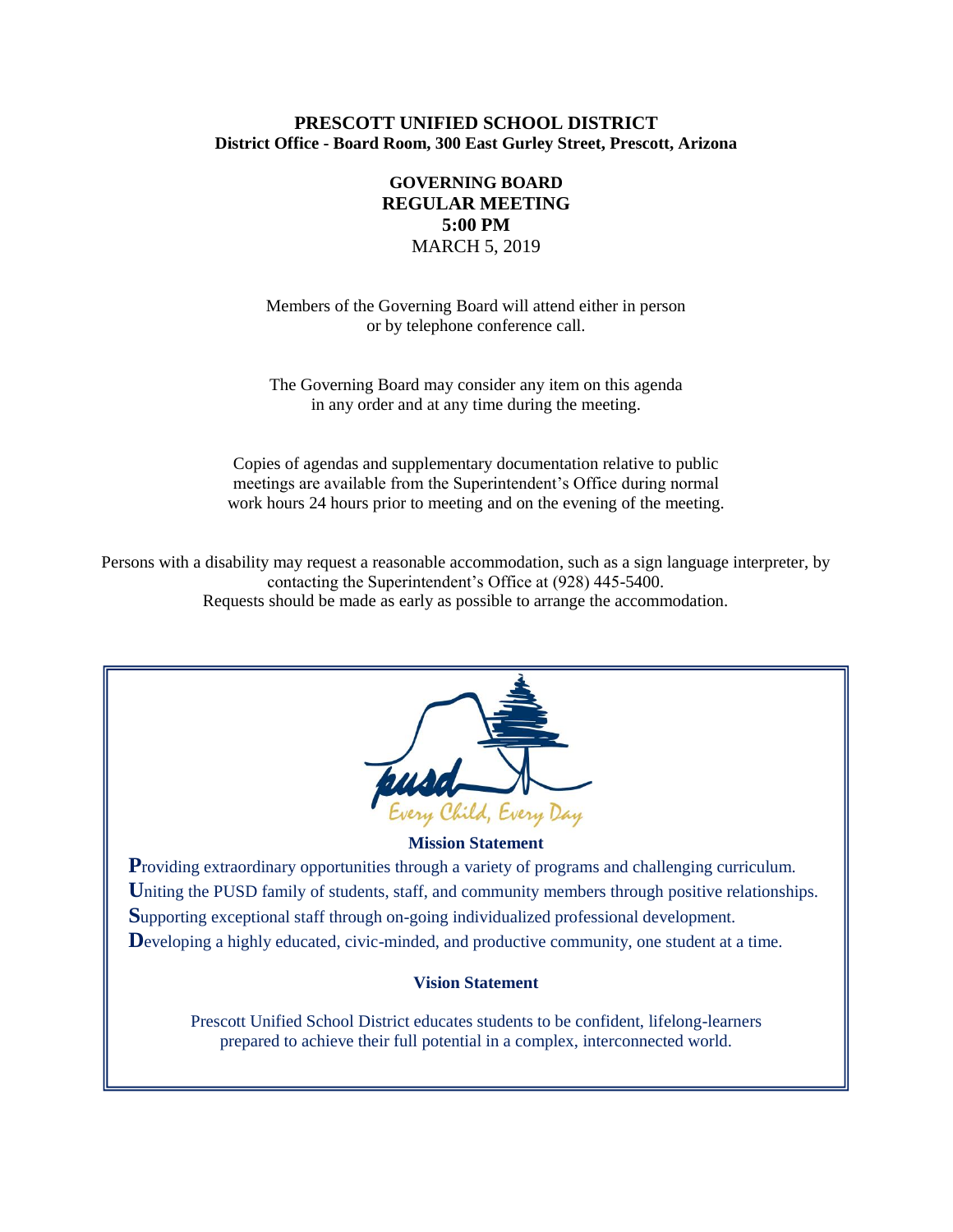## **AGENDA**

### 1. **CALL TO ORDER** - President Tina Seeley

### 2. **APPROVAL OF AGENDA** - President Tina Seeley

A. Consider approving the agenda as presented.

### 3. **OPENING CEREMONY**

- A. Welcome President Tina Seeley
- B. Pledge of Allegiance

### 4. **APPROVAL OF MINUTES**

A. Consider approving the minutes from the Governing Board Study and Voting Session of February 5, 2019.

RELEVANT INFORMATION: Board policy requires approval of minutes.

Presenter: Mr. Joe Howard, Superintendent

### 5. **PRESENTATIONS**

A. PUSD Appreciation / Facilities

Presenter: Mr. Joseph W. Howard, Superintendent

B. School Safety - Emergency Response

Presenter: Mrs. Stephanie Hillig, AJ Principal & Steven Steinke, School Liaison Officer

C. Instructional Minute

Presenter: Mrs. Kelli Bradstreet, Director of Instructional Support

## 6. **INFORMATION ONLY ITEMS**

- A. Summary of Current Events
	- 1. Superintendent
		- a. March, 2019 PUSD Calendar of Events
			- 1. www.prescottschools.com/calendars
	- 2. Governing Board Members

## 7. **ACTION ITEMS**

A. **CONSENT AGENDA** - *All those items listed below may be enacted by one motion and approved as Consent Agenda items with or without discussion. However, any item may be removed from the Consent Agenda and considered separately if a Governing Board member so requests.*

*The resolutions included in the Consent Agenda have been posted in order to waive the reading of the body of the resolutions.* Consider approving the Consent Agenda as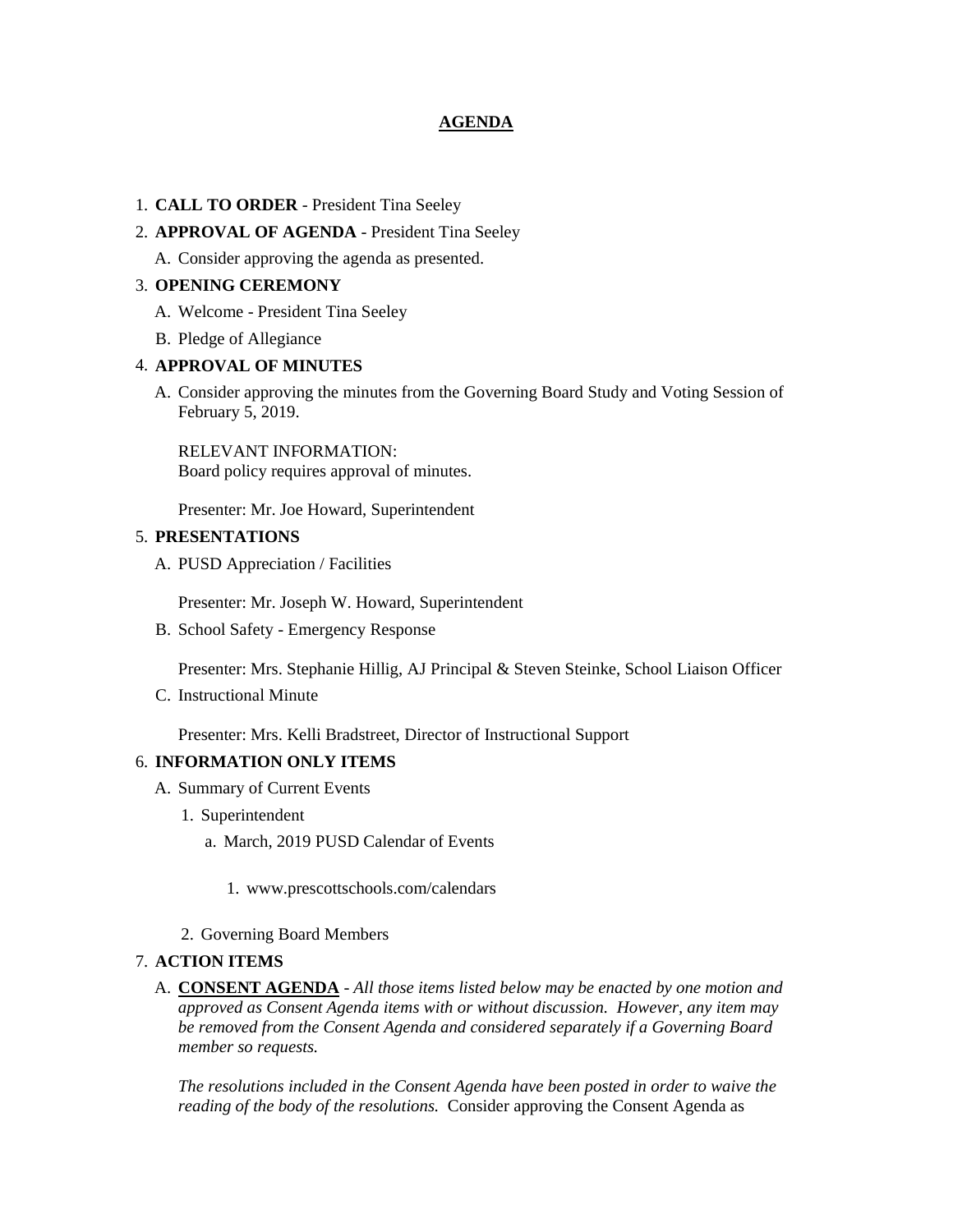presented.

1. Consider approving the certified and classified personnel actions as presented.

RELEVANT INFORMATION: A copy of the personnel report is attached for review.

Presenter: Mrs. Christa Simmons, Director of Human Resources

2. Consider approving the donations as presented.

RELEVANT INFORMATION: Board policy requires acceptance by the Governing Board of all donations.

Presenter: Mr. Brian Moore, Chief Financial Officer

3. Consider ratifying the vouchers as presented.

RELEVANT INFORMATION: Arizona Revised Statutes requires approval/ratification of all vouchers.

Presenter: Mr. Brian Moore, Chief Financial Officer

4. Consider approving the Student Activities Fund Statement of Receipts and Disbursements for February, 2019, as presented

RELEVANT INFORMATION: Please see the attached reports.

Presenter: Mr. Brian Moore, Chief Financial Officer

5. Consider approving a Waiver of Conflict regarding agreements with The Yavapai County Attorney through the Yavapai County School Superintendent entered into during Fiscal Year 2019-2020, as presented.

#### RELEVANT INFORMATION:

They Yavapai County Attorney, along with her deputies (hereinafter collectively the "YCAO"), has been asked by Tim Carter, the Yavapai County Superintendent, to provide legal services in connection with agreements and templates for agreements with Yavapai County through the Yavapai County School Superintendent entered into during FY 2019-2020 concerning the following services:

- E-Rate:
- Substitute Teacher Consolidation;
- Data Housing; and
- Nursing, therapy (including, but not limited to, physical, occupational, and speech), psychology, counseling, behavioral health, autism screening, and special education.

Yavapai County Attorney's Office (YCAO) maintains an attorney-client relationship with the Yavapai County School Superintendent and PUSD, and may periodically provide legal advice to them. The YCAO recognizes that Prescott Unified School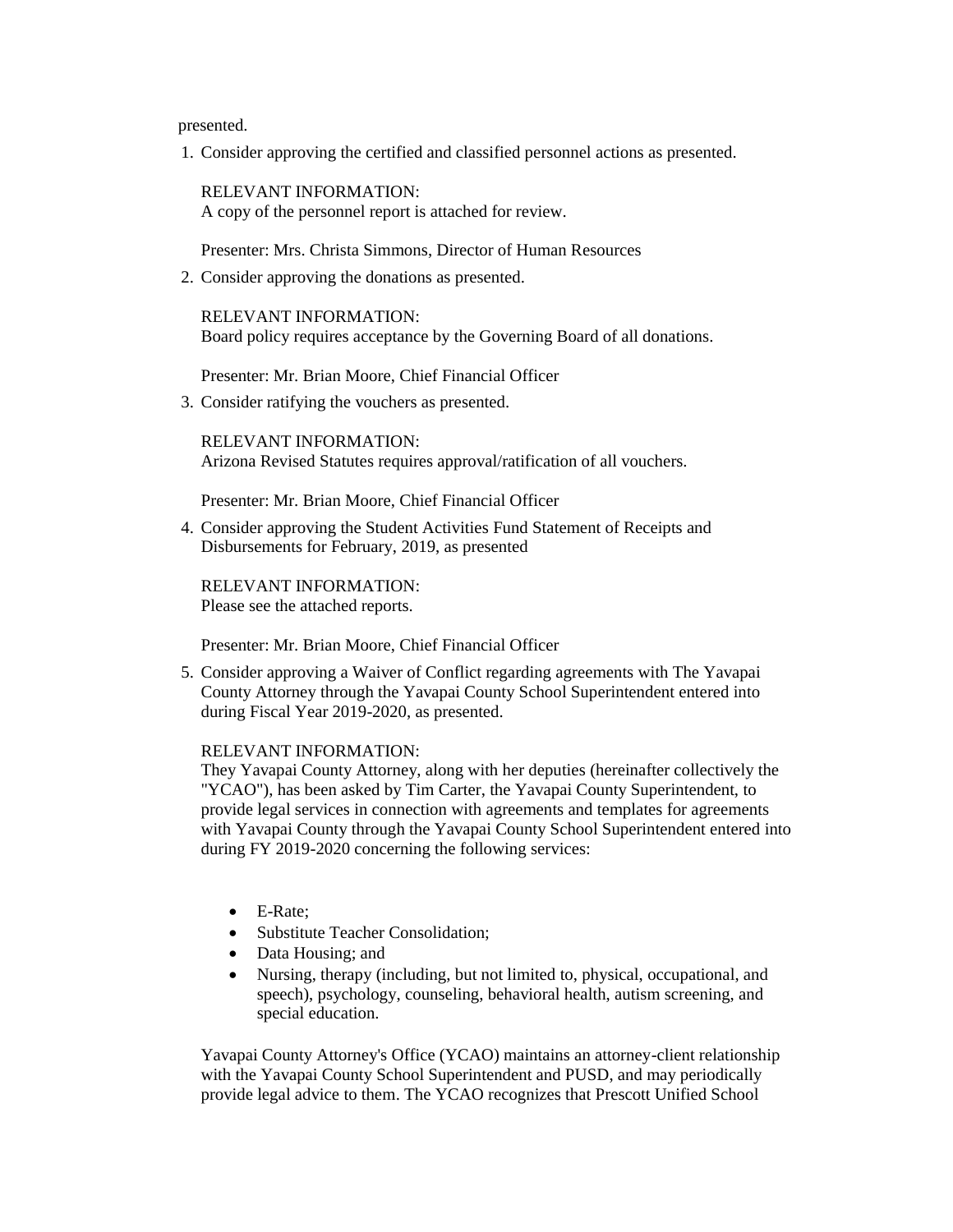District No. 1 may have independent legal counsel. Nonetheless, the YCAO maintains an attorney-client relationship with Prescott Unified School District No. 1 as the YCAO may periodically provide legal advice to it pursuant to A.R.S. 11-532. PUSD No. 1's "client" status does not change even if it uses independent legal representation. It is also possible that Prescott Unified School District No. 1 may eventually ask the YCAO for legal services concerning this matter. (See letter attached)

Presenter: Mr. Joseph W. Howard, Superintendent

## B. **PUBLIC HEARING:**

Discussion regarding the proposed boundary changes.

### RELEVANT INFORMATION:

By law the district is required to hold two public hearings prior to voting on any boundary revisions. This is the first hearing. The second hearing will be held at the April 2, 2019 board meeting in order to give the public a chance to give their comments regarding proposed boundary changes. After the second hearing, the Governing Board may then vote on this item.

Please see attached.

Presenter: Mr. Brian Moore, Chief Financial Officer

- 1. Consider adjourning the regular session and moving into a Public Hearing for a Call to the Public in order to discuss the proposed boundary changes.
- 2. Consider adjourning the Public Hearing and reconvening back into regular session.

## C. **STUDY AND VOTING SESSION**

1. Consider taking action to temporarily suspend the District's restriction against the presence and consumption of alcohol on district grounds, specifically for Prescott Mile High Middle School Football Field, for eight special events as requested by the City of Prescott Recreation Services, as presented.

### RELEVANT INFORMATION:

According to Governing Board Policy BGF - Suspension/Repeal of Policy, the Governing Board has the authority to temporarily or permanently suspend by a majority vote the operation of any section or sections of Board policies not established and required by law or vested by contract. Legal counsel has stated that the Governing Board has the authority to temporarily suspend the restriction regarding alcohol, but that the "No Tobacco" policy must be enforced and cannot be waived.

Special events in the City of Prescott are an important part of the fabric of our community. Not only do they generate a positive economic impact for the community, they create a positive image for our visitors and residents and demonstrate support for local charitable organizations. Allowing the use of the proposed space will help to grow these events and the associated benefits while relieving congestion in the downtown area for the traveling public and local businesses. The revenue generated for PUSD from these eight events is expected to be \$18,000.00.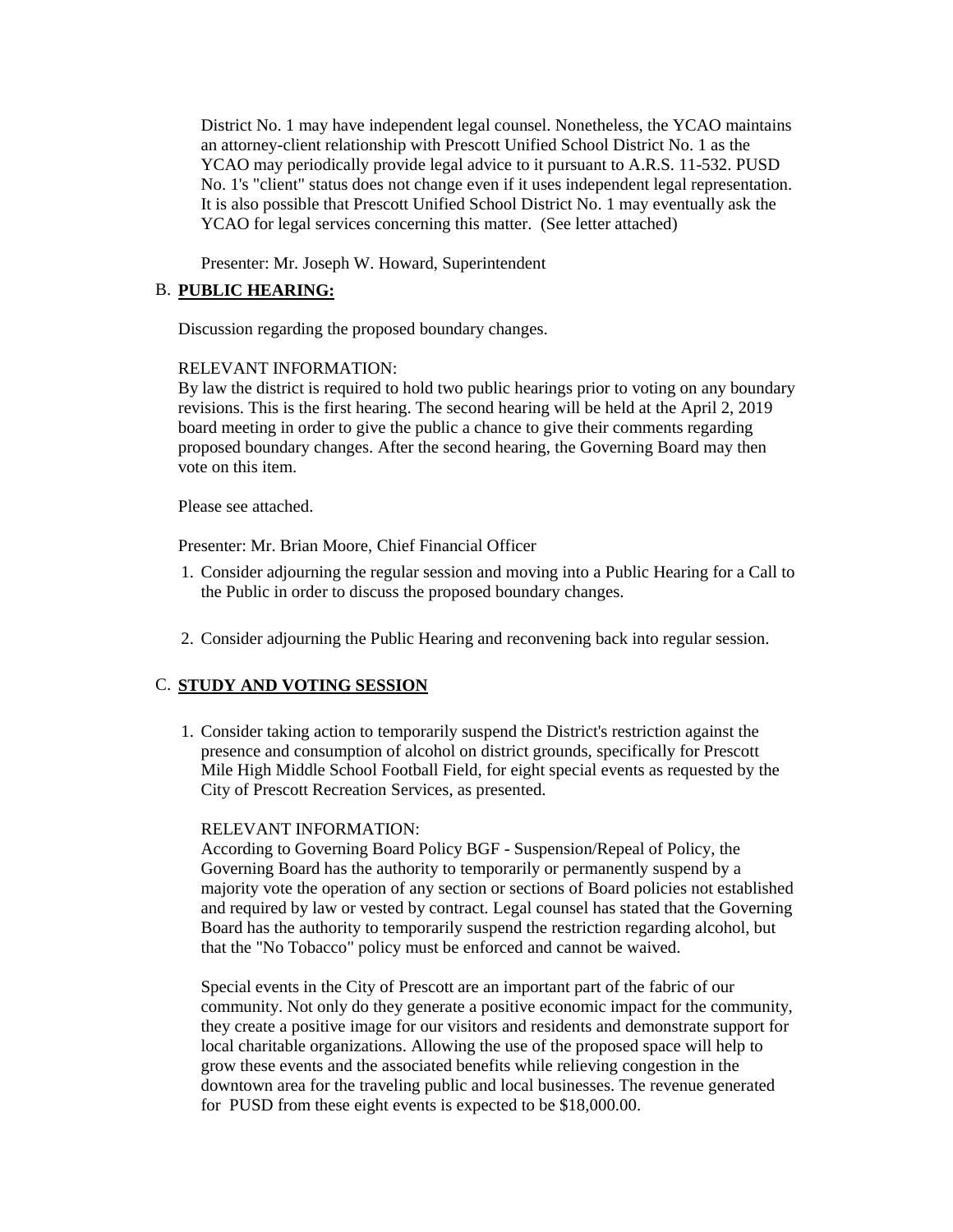The eight events are as follows:

- June 1st Party in the Pines to benefit the PUSD Education Foundation
- June 15th Mile High in the Sky to benefit the Caborca Sister Cities
- July 6th Prescott Water Wars event to benefit the Boys and Girls Clubs of Central Arizona
- July 27th 28th Shootout on Whiskey Row
- August 10th Mile High Brewfest to benefit the Boys and Girls Clubs of Central Arizona
- August 24th 25th Fall Crown Tournament Event
- September 22nd Oktoberfest to benefit Zietz Sister City
- October 26th Walk for the Animals to benefit the Yavapai Humane Society

Presenter: Mr. Joe Howard, Superintendent

2. Consider approving the new course proposals and modifications to current courses from Prescott High School to be offered during the 2019-2020 School Year, as presented.

## RELEVANT INFORMATION:

**NEW - Calculus BC** - The number of younger students (grades 5-8) enrolled in higher level math classes continues to grow in the district. As a result, these students begin to run out of options for available math courses on campus. Currently, there are 7 students enrolled in AP Calculus AB who are currently in 10th or 11th grade and will be forced to take classes off campus next year without this newcourse.

Students will be able to remain on campus for their math classes in 11th or 12th grade, receiving the continuity of support and stable learning environment. I have individually spoken with all 7 students, as well as their parents, and all are interested in this opportunity. Additionally, one parent is actively assisting the process of writing a grant to cover the costs of training.

The textbook that will be used is free, for both students and the teacher, through openstax.org. It is available for print, if students prefer a paper copy of the text.

**NEW - Freshmen Academy** - Freshman Academy is a one-semester course to help new high school students prepare for success at PHS. It also provides an in-depth opportunity to learn about the many programs students may want to take advantage of at PHS (CTE, AP, Dual Enrollment, JROTC, sports, clubs, etc.) We are also excited to introduce Naviance our new College and Career platform to help students prepare for their future. This is provided by the Prescott Unified School District Education Foundation.

**Modification - JROTC** - The state has suggested that in the next few years it may be mandatory that JROTC join the CTE umbrella - and we were hoping to be ahead of the curve by adding JROTC. Student numbers to CTE enrollment will help with funding in regards to Perkins grant and CTE allocations which will allow to better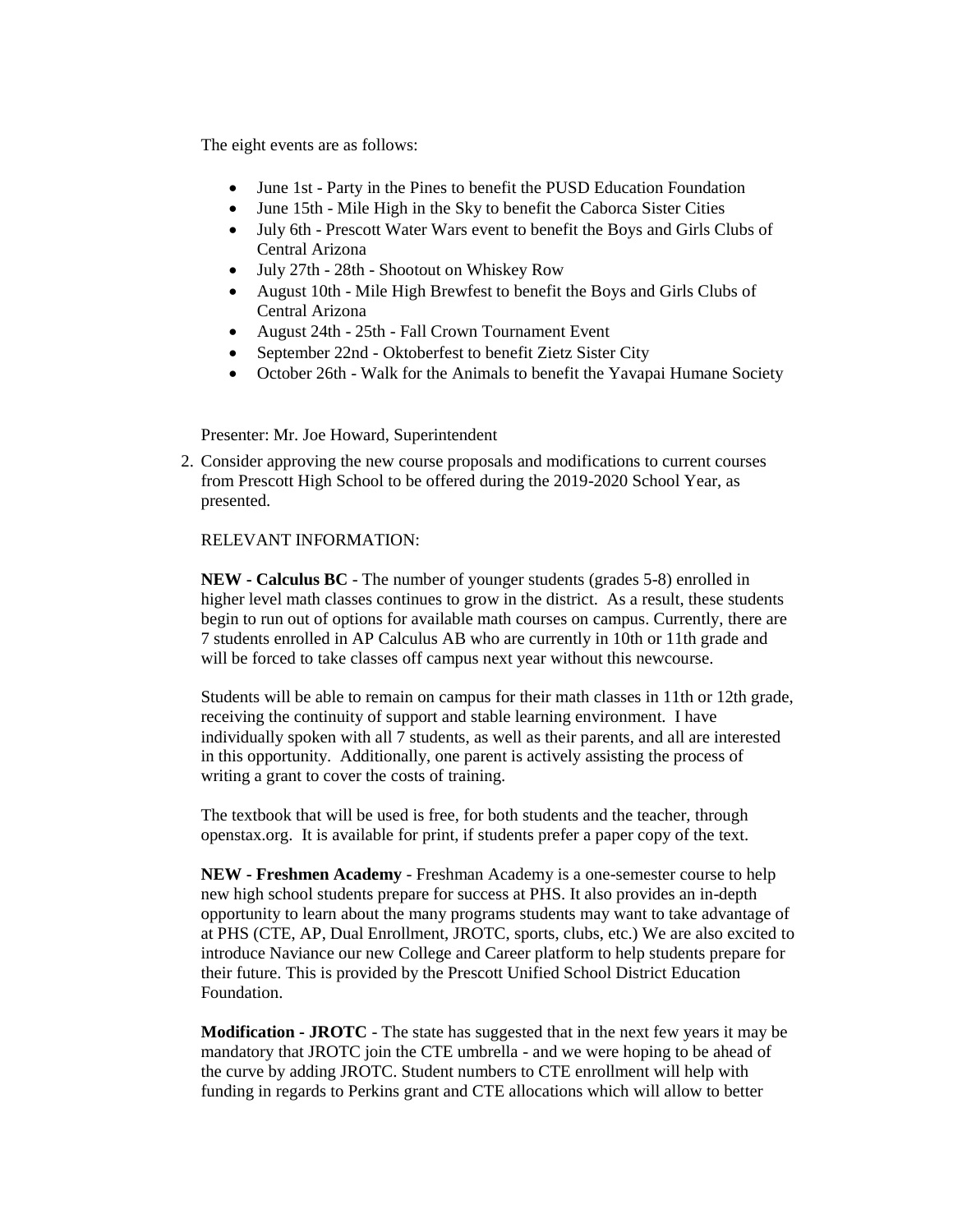fund the programs on PHS campus.

**Modification - Dual Enrollment Spanish (PHS/YC)** - Adding a dual credit 2nd year class (Spa 102) that lasts all year and keeping the 3rd year Spanish (Spa 201/202). The (Spa 102) is a more advanced second year of Spanish.

**Modification - Dual Enrollment Computer Networking CTE (PHS/YC)** - Shifting this course to a Cyber Security CTE/dual-enrollment program. The only effect this next year is that students still have a choice of classes to work toward finishing the Networking program they started with, or to shift tracks toward the Cyber Security program.

Presenter: Mr. Clark Tenney, PHS Assistant Principal

3. Consider approving the new Prescott High School Credit Assistance Elective Courses, as presented.

RELEVANT INFORMATION:

Currently we have access to many online elective courses that range in topic from ancient history to modern computer programing through our curriculum partnership with Backbone Communications. Prescott High School would like to offer these new online electives to our students to increase the elective options students who attend Prescott High School have. In addition to our current elective courses we will now be able to offer a total of 20 online elective choices to Prescott High School students.

Presenter: Mr. Clark Tenney, PHS Assistant Principal

4. Consider approving changes to the current PUSD Bus Rental Schedules, as presented.

## RELEVANT INFORMATION:

Prescott Unified School District Transportation Department supplies buses, via rental agreement, to several groups in the Quad-City area. In order for these groups to adequately prepare their annual budgets, PUSD must provide updated information regarding changes and/or increases. After a review of current rates and comparing with other districts, we are asking that you approve two rate increases as follows:

Proposed Rate Schedule No. 1 \$25.00 per hour for driver (4 hour minimum) \$2.00 per mile

Proposed Rate Schedule No. 2 (greater than 4 hours)

\$25.00 per hour for driver \$1.00 per mile \$125.00 per bus

Presenter: Mr. Brian Moore, Chief Financial Officer

## D. **INFORMATION AND DISCUSSION ITEMS**

1. Mr. Brian Moore has prepared the FY19 (March) School Board Summary Budget Report for your review.